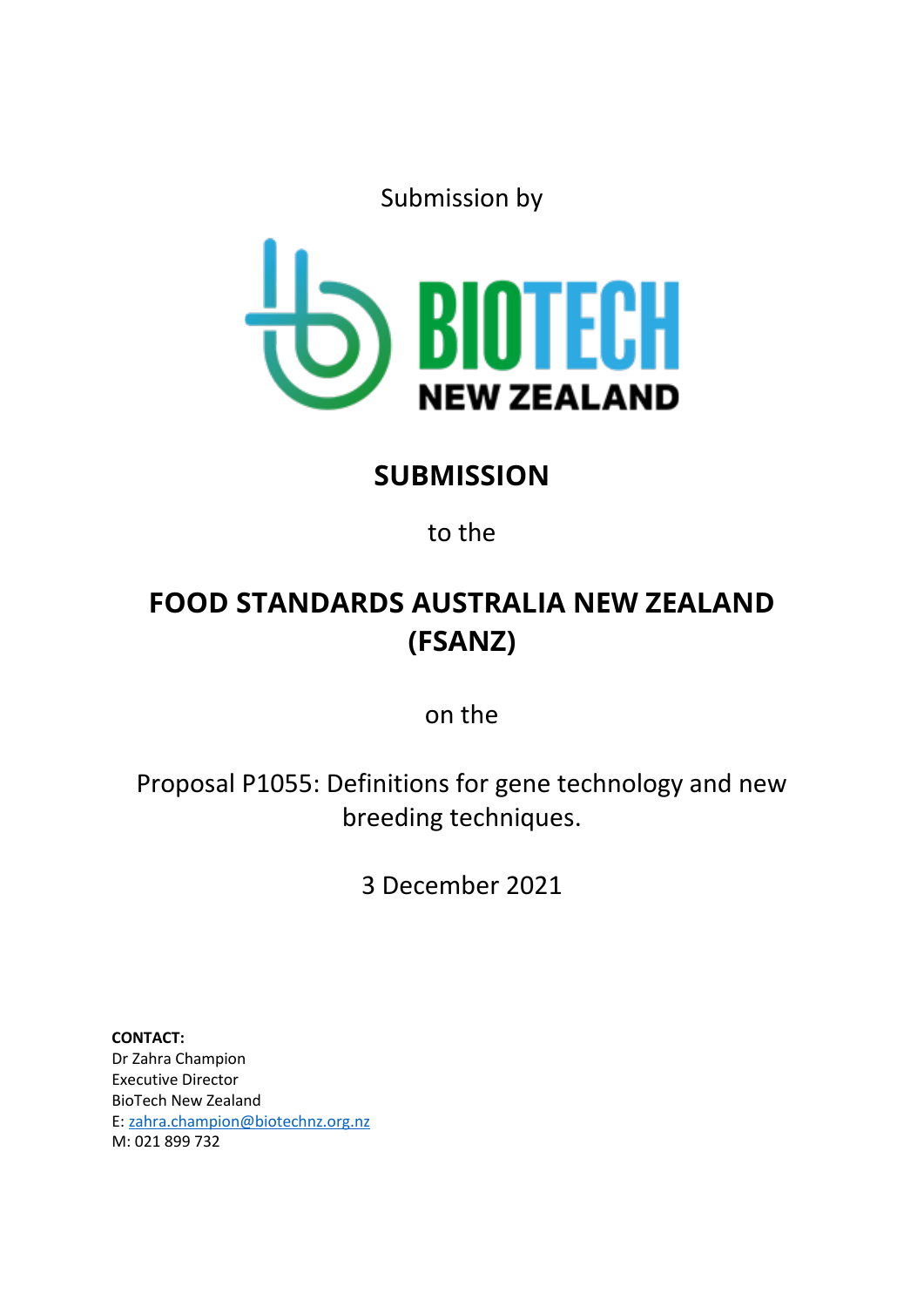## **BIOTECH NZ SUBMISSION ON THE PROPOSAL P1055: DEFINITIONS FOR GENE TECHNOLOGY AND NEW BREEDING TECHNIQUES**

#### **INTRODUCTION**

BioTech New Zealand (BioTechNZ) welcomes the opportunity to make this submission to the Food Standards Australia New Zealand.

The New Zealand economy is based on the primary sector. Improved plant varieties and animal genetics will keep New Zealand's primary industries competitive and improve productivity, while sustainably staying within environmental limits. Farmable land in New Zealand is limited, so we need to get greater productivity from what we have, and improving crops and animals is critical.

BioTechNZ is a membership-funded organisation. A diverse range of members share a desire to maximise the ways that biotechnology can address many of New Zealand's (and the World's) agricultural, environmental, industrial and health problems.

BioTechNZ connects innovators, investors, regulators, researchers, social entrepreneurs and interested public. We also help raise awareness and increase understanding of biotechnology to enable our nation to embrace the best opportunities biotech offers to us daily, helping us live better, healthier and more productive lives.

We take a practical, but information and evidence-based approach, focusing on harnessing the opportunities and addressing the issues. We draw on the active contributions of all members. In 2018, BioTechNZ joined NZTech, the peak body for New Zealand's technology ecosystem.

Due to these new breeding technologies BioTechNZ believes The Food Standards Australian New Zealand Act 1991 (FSANZ Act) is no longer fit for purpose and BioTechNZ commends the Food Regulation Standing Committee for their aspiration to identify opportunities to modernise and future-proof regulatory practices throughout the food regulation system.

#### **GENERAL COMMENTS**

BioTechNZ and its members are highly supportive of the submission from **CropLife Australia** and **Agcarm** regarding P1055.

#### **DEFINITIONS FOR GENE TECHNOLOGY AND NEW BREEDING TECHNIQUES**

As outlined in the Consultation Paper, BioTechNZ supports Option 3 – Amend the definitions in the Australia New Zealand Food Standards Code (the Code), as outlined in the Consultation Paper and proposes to adopt a risk-based regulatory approach.

Maintaining the status quo of outdated and unclear definitions (Options 1 and 2) that are not fit for purpose is not an option.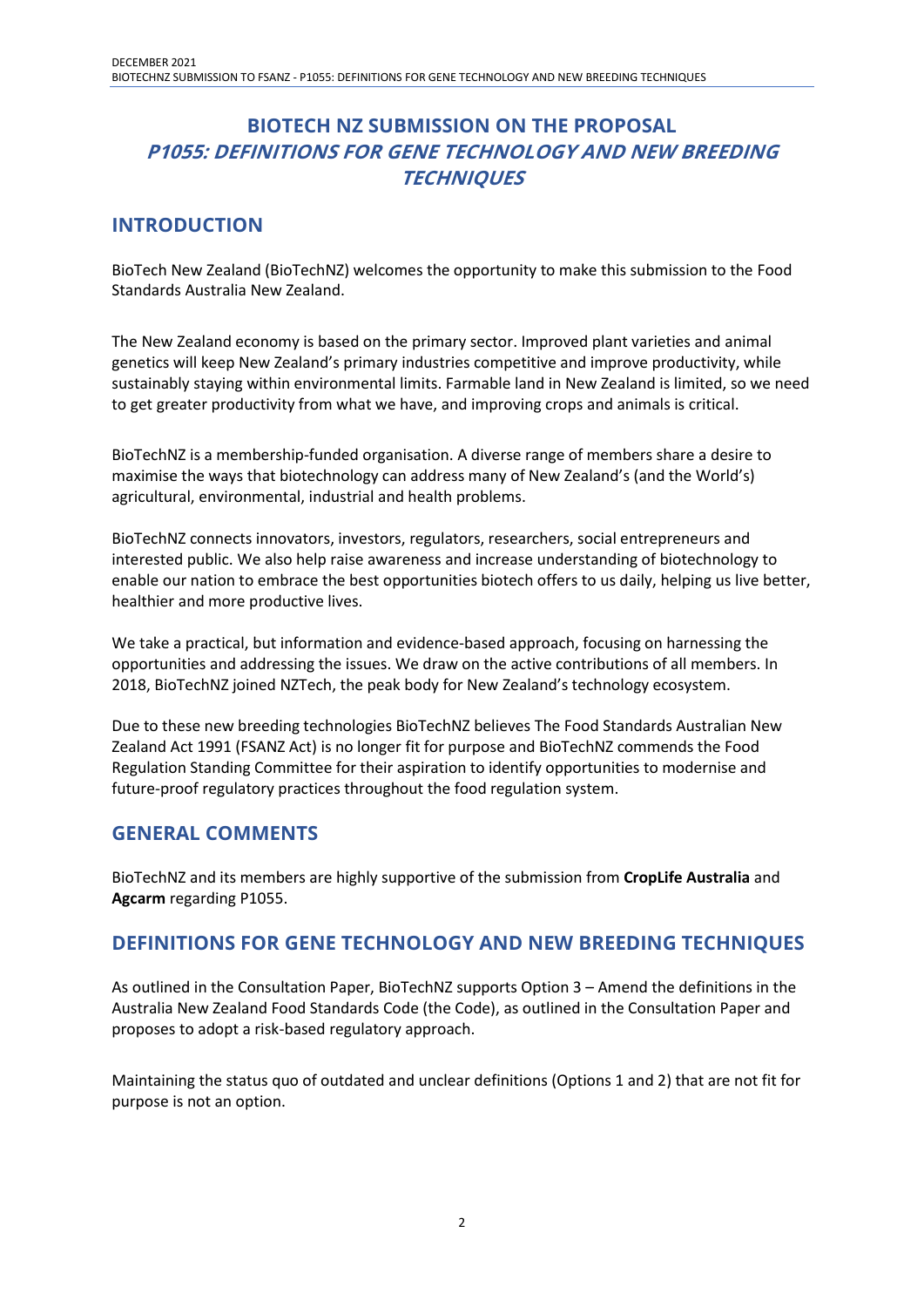## **ALIGNMENT BETWEEN FOOD AND GENE TECHNOLOGY REGULATIONS**

BioTechNZ strongly support and emphasise the need to avoid inconsistencies between what is regulated as a genetically modified organism and what is regulated as a GM food. The finding of the Review: that NBT foods should be regulated in a manner that matches the risk they pose and welcomes the growing recognition that some NBT foods have the same characteristics as conventional foods, and as such, should not require pre-market assessments in the same manner as GM foods.

The risks generated by a new trait being created in a species are dependent more on the trait itself and less on the method of creation. In cases where the product of NBT is indistinguishable from conventional breeding technologies, then risk assessment based only on trait (outcome) is the only logical way to proceed in assuring food safety. When new or changed genetic information is introduced and maintained in a species, then assessment of food safety should be based on risk, taking all scientific knowledge and precedent into account. However, this does highlight, again, the inconsistencies with the regulation of GMOs under the Hazardous Substances and New Organisms (HSNO).

#### **HAZARDOUS SUBSTANCES AND NEW ORGANISMS (HSNO)**

In New Zealand, the Hazardous Substances and New Organisms (HSNO) Act regulates the release into the environment of live and viable GMOs. Releases are prohibited unless approved by the EPA. The HSNO Act is of extreme importance to New Zealand's Biotechnology sector that operates under severe legislative constraint.

In HSNO the definition of genetic technologies is no longer relevant: as noted by the Royal Society (August 2019, p51) organisms cannot be simply categorised as being 'genetically modified' or 'notgenetically modified'. For instance, gene editing technologies, such as CRISPR-Cas, are considered genetic modification and new organisms created fall under current legislation. However, those resulting from random mutagenesis, whether natural, chemical or due to irradiation, are not new organisms. While mutagenesis has a long record of safety, this shows that definitions that were created two decades ago are no longer fit for purpose.

Genetic technologies face confused and costly regulation, out of step with trading partners. HSNO suffers from being subject to an increasingly confused array of overlapping legislation/regulation, adding to cost and timelines. HSNO has become all about process, rather than outcome, which is disproportionate to risk. In 2019, a Food Standards Australia New Zealand review of food gene technologies concluded that regulatory definitions in the Food Standards Code were no longer fit for purpose (FSANZ December 2019, pp11-19<sup>2</sup>). New Zealand is crucially out of step with Australia, and most of our trading partners, to the marked disadvantage of New Zealand researchers and commercial businesses.

<sup>&</sup>lt;sup>1</sup> RSNZ (August 2019). Gene Editing Legal and Regulatory Environment, Royal Society Te Apārangi, Wellington. <sup>2</sup> FSANZ (December 2019). Final Report: Review of food derived using new breeding techniques, Wellington. Accessed online: foodstandards.gov.au.